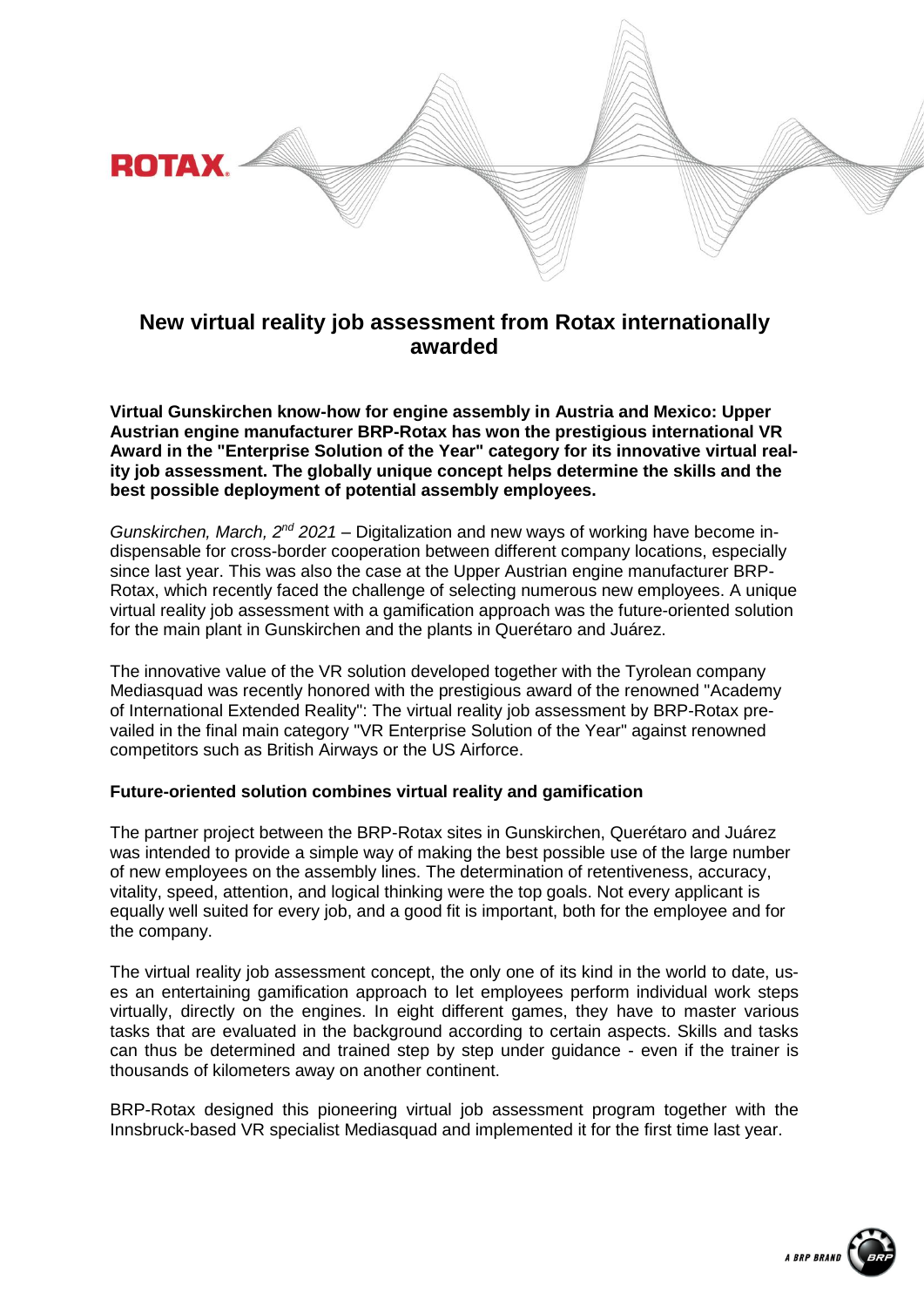**ROTAX** 

## **Innovative training and further education as a driver of corporate success**

*"The large number of new employees, especially at the three company locations in Mexico, presented us with a major challenge in recent years: numerous colleagues in Querétaro and Juárez had to be selected and trained as efficiently as possible, even though BRP-Rotax's expertise was primarily based in Gunskirchen, Upper Austria," explains Markus Niederwimmer, Director Global Supply Chain. "With our new virtual reality job assessment, we have found a way to successfully transfer the high-quality standards in the selection of our assembly employees across national borders into virtual space. A trendsetting project that also offers us new possibilities in the future in terms of effectiveness and efficiency. The prestigious VR Award once again confirms that we are not only innovative in our engines, but also one step ahead of many companies in the assessment of applicants, such as in the training and further education of our employees," explains Wolfgang Rapberger, GM BRP-Rotax / Representative of the Management Board.*

At BRP-Rotax, training and further education have high priority: In addition to numerous other initiatives, the company founded the RIC Innovation and Research Center with its own ROTAX Academy in 2007 together with the state of Upper Austria and Oberbank. Here, however, it is not only employees who benefit from high-quality knowledge transfer in the field of digitalization and robotics. As a publicly accessible facility, the RIC also serves as an educational engine for the entire region.

# **Find video footage of the new BRP-Rotax virtual reality assessment [here.](https://www.youtube.com/watch?v=PdQxZ-5RBP4)**

#### **About BRP**

We are a global leader in the world of powersports vehicles, propulsion systems and boats built on over 75 years of ingenuity and intensive consumer focus. Our portfolio of industryleading and distinctive products includes Ski-Doo and Lynx snowmobiles, Sea-Doo watercraft, Can-Am on- and off-road vehicles, Alumacraft, Manitou, Quintrex, Stacer and Savage boats, Evinrude and Rotax marine propulsion systems as well as Rotax engines for karts, motorcycles and recreational aircraft. We complete our lines of products with a dedicated parts, accessories and clothing lineup to fully enhance the riding experience. With annual sales of CA\$5.2 billion from over 120 countries, our global workforce is made up of more than 13,000 driven, resourceful people.

[www.brp.com](http://www.brp.com/) @BRPNews

#### **About BRP-Rotax**

BRP-Rotax GmbH & Co KG, a subsidiary of BRP Inc., located in Gunskirchen, Austria is a leader in the development and production of innovative 4- and 2-stroke high performance Rotax engines for BRP products such as Ski-Doo and Lynx snowmobiles, Sea-Doo watercraft, Can-Am all-terrain and side by-side vehicles as well for motorcycles, karts and recreational aircraft. In the last 50 years, the company has developed more than 350 engine models for recreational vehicles and produced over 9 million engines. [www.rotax.com](http://www.rotax.com/)